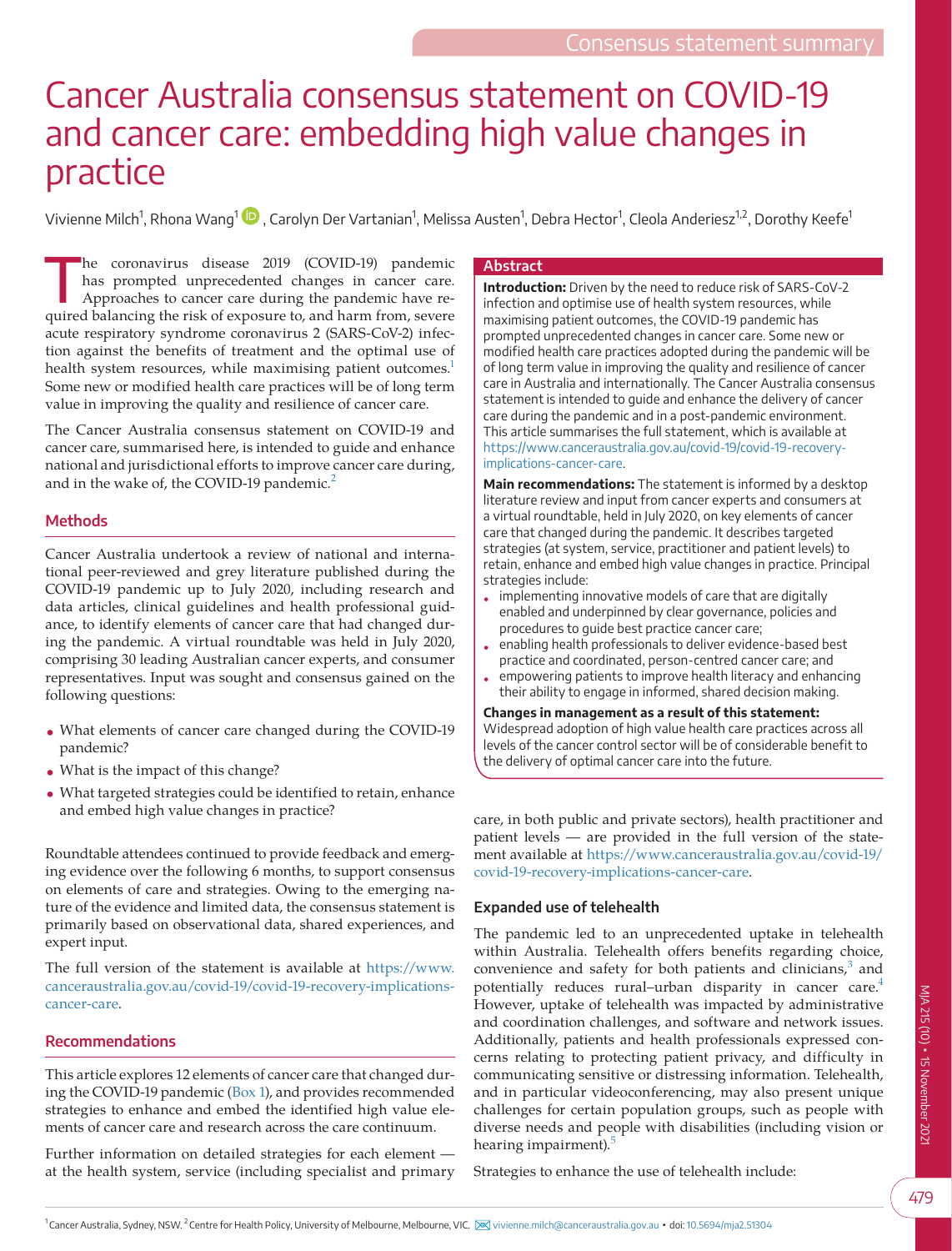#### <span id="page-1-0"></span>**1 Twelve elements of cancer care that changed during the COVID-19 pandemic**

- Expanded use of telehealth
- Changes to prevention and early detection
- Virtual multidisciplinary team meetings
- Modifications to treatment schedules
- Hypofractionated radiotherapy
- Oncology hospital in the home • Responsive patient support
- 
- Innovative care and hospital infrastructure models • Shared follow-up and survivorship care
- Supportive and palliative care
- Cancer research and clinical trials
- Collaboration in the oncology sector and data sharing
- Developing clear governance, policies and procedures to guide safety and quality in telehealth consultations.<sup>[6](#page-4-5)</sup>
- Clarifying the ethical, clinical and legal responsibilities of clinicians, technology providers and health care organisations.<sup>[6](#page-4-5)</sup>
- Evaluating the relative safety, effectiveness and costeffectiveness of telehealth consultations compared with faceto-face consultations, to inform better quality and value-based cancer care.
- Strategically investing in sustainable information technology infrastructure, and technical and administrative personnel, $\frac{7}{2}$  $\frac{7}{2}$  $\frac{7}{2}$ to support safe and efficient cancer care via telehealth (preferably by videoconferencing), including prioritising data secu-rity and patient privacy.<sup>[8](#page-4-7)</sup>
- Improving health professional capabilities in providing culturally safe telehealth consultations for Aboriginal and Torres Strait Islander peoples, and people from culturally and linguistically diverse backgrounds.
- Improving access to telehealth by providing telehealth coordinators, enhanced technologies and wearable devices; providing technical support for people with diverse needs, disabilities and low computer literacy; and facilitating consultations in safe and accessible locations.

## **Changes to prevention and early detection**

Early in the pandemic, BreastScreen Australia services were temporarily suspended.<sup>9</sup> While the temporary pause of BreastScreen helped limit exposure to SARS-CoV-2 infection for patients and staff, the disruptions resulted in a backlog of missed appointments.<sup>9</sup> Moreover, some jurisdictions reported reductions in cancer referrals, fewer people attending health consultations, and a reduction cancer-related diagnostic and treatment services.<sup>10-12</sup> Potential diagnostic delays may result in patients presenting with more advanced disease, requiring more complex treatments including systemic therapies, with poorer outcomes.<sup>11</sup> Compounding the impact of potential delayed diagnosis was a reported increase in risky behaviours such as alcohol consumption, $13$  although mixed findings from several self-reported surveys of alcohol consumption during COVID-19 were reported in Australia.<sup>14</sup>

Strategies to promote high value approaches in population cancer screening and early detection include:

• Promoting and facilitating patient access to population screening programs and implementing catch-up plans for patients who have missed screening and follow-up appointments; and prioritising available services for population subgroups most likely to benefit, such as through risk stratification on resuming screening services.

- Promoting the importance of early detection by disseminating awareness messaging and encouraging patients to see their doctor about red flag symptoms suggestive of cancer (eg, Cancer Australia's Cancer Won't Wait [\[https://www.cance](https://www.canceraustralia.gov.au/cancer-wont-wait) [raustralia.gov.au/cancer-wont-wait\]](https://www.canceraustralia.gov.au/cancer-wont-wait) campaign).
- Prioritising available services for investigation of symptoms and signs suggestive of cancer and follow-up of positive results, according to evidence-based clinical practice guidelines.

#### **Virtual multidisciplinary team meetings**

Cancer multidisciplinary team (MDT) meetings transformed rapidly from in-person to virtual meetings in response to the pandemic[.15](#page-4-13) This helped to minimise potential spread of SARS-CoV-2 infection among clinicians, improved ease of clinician attendance, $15$  and enabled engagement of the MDT with primary care for improved care planning. There is an opportunity for virtual MDTs to become a standard component of future clinical workflows.<sup>16</sup>

Strategies to embed high value changes to MDT meetings include:

- Strategically investing in information technology infrastructure, and technical and administrative personnel, to support the workflows of virtual MDTs, including prioritising data security and patient privacy when using digital platforms.<sup>8</sup>
- Establishing communication linkages, including technical capabilities to allow rapid data transfer, to enable team preparation and participation, integrate decision making, and implement comprehensive care.<sup>1</sup>
- Evaluating the extent to which virtual MDTs affect patient outcomes and improve guideline adherence compared with traditional face-to-face MDTs, and evaluating the effectiveness and cost-effectiveness of virtual MDTs in urban settings, to supplement established evidence in rural settings.<sup>4</sup>

## **Modifications to treatment schedules**

Refinements were considered for individual treatment plans to minimise patients' risk of exposure to, and harm from, SARS-CoV-2 infection, while ensuring the best possible patient outcomes.[18,19](#page-4-16) Some evidence-based modifications to cancer management include transitioning from intravenous to oral chemotherapy if there are alternatives, and considering alternative and less resource-intensive treatment regimens where appropriate, on a case-by-case basis with both patient and multidisciplinary input.[20](#page-4-17) Despite aiming to improve quality of life and patient experience, patients may experience anxiety or distress resulting from changes to usual treatment. Furthermore, it may be difficult for clinicians to calculate the risk–benefit equation of modifications to treatment plans. $^{21}$  $^{21}$  $^{21}$ 

Strategies to embed high value modifications to treatment schedules include:

- Developing and disseminating evidence- and consensusbased guidance for health professionals, and standardised, validated risk stratification protocols to identify patients who are eligible for modifications to treatment. Best practice recommendations should be shared through formalised, electronic means that are accessible for all health practitioners. $^{22}$  $^{22}$  $^{22}$
- Ensuring goals of patient care are clearly documented and easily accessible, in order to minimise undertreatment of patients with good prognosis and overtreatment of those with poor prognosis either from cancer or COVID-19[.19](#page-4-20)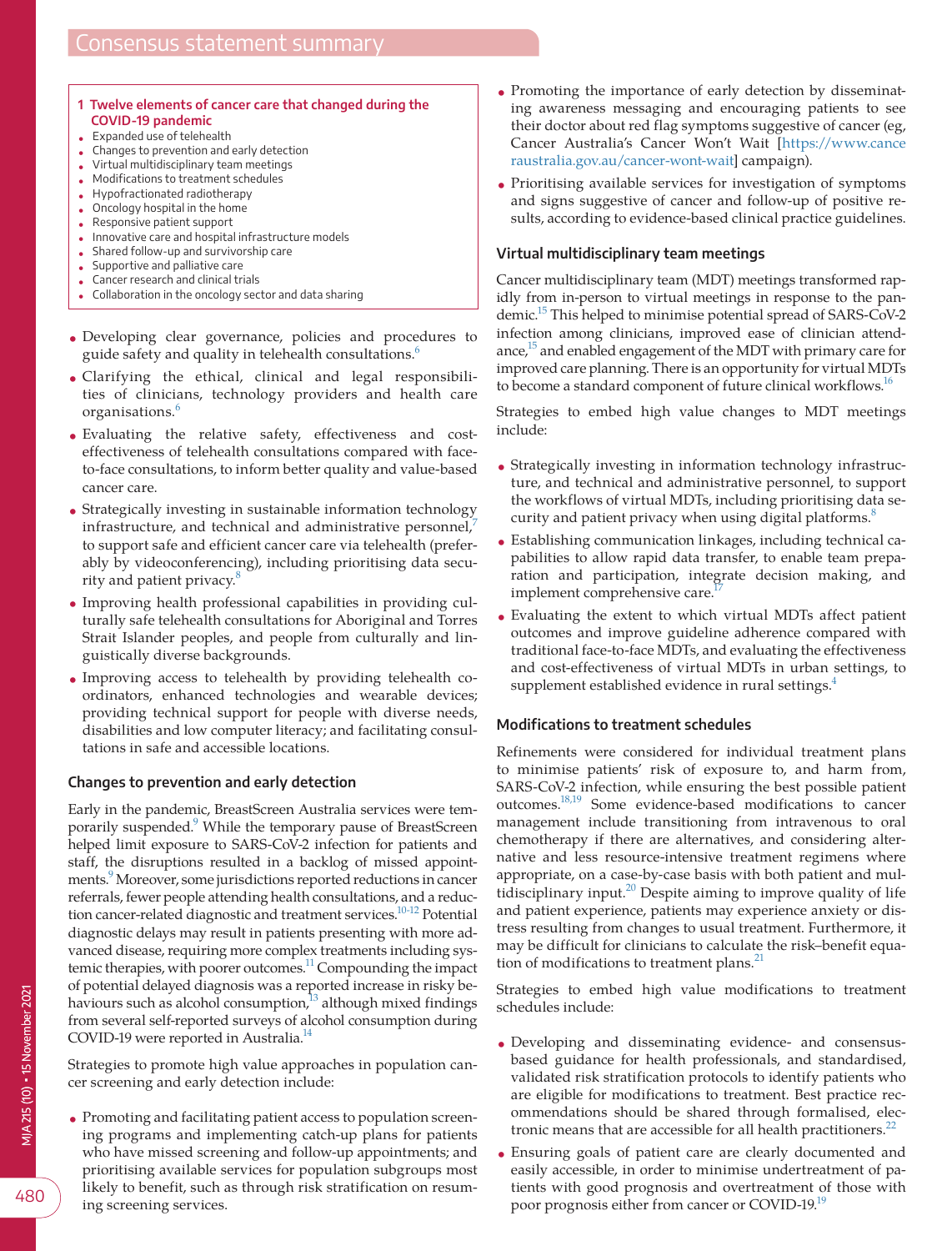• Educating and supporting consumers to increase their health literacy, confidence, and ability to engage in informed, shared decision-making processes regarding their treatment schedule.

## **Hypofractionated radiotherapy**

For selected cancers, the use of hypofractionated or shortcourse schedules increased in Australia and overseas during the pandemic, with various national and international cancer organisations recommending hypofractionated regimens where appropriate.<sup>[23,24](#page-4-21)</sup>

Strategies to embed high value changes in delivery of radiotherapy include:

- Developing and distributing tumour-specific, evidence-based, validated guidance for the use of hypofractionated radiotherapy, including information on patient eligibility, standardised dose and fractionation schedules, and safety and toxicity concerns.[25](#page-4-22)
- Educating and training health professionals on the appropriate use of hypofractionated radiotherapy, to minimise unwarranted variations in practice.
- Increasing the use of patient-reported outcome measures, to evaluate the use of hypofractionated radiotherapy in terms of quality of life, with a focus on safety and toxicity.<sup>2</sup>

#### **Oncology hospital in the home**

The pandemic has prompted rapid uptake of in-home care, including home-based intravenous chemotherapy administration. In-home oncology models may help protect the wellbeing of immunocompromised patients while better managing acute care resources; $^{27}$  however, there are inherent concerns around safety of home infusions of chemotherapy drugs<sup>28</sup> and potential medicolegal risks in staff providing treatment outside the clinical setting.

Strategies to enhance oncology hospital in the home include:

- Developing and implementing policy and guidance for safe and efficient administration of intravenous chemotherapy in the home, to ensure minimum standards for chemotherapy delivery are maintained.<sup>[29](#page-4-26)</sup>
- Implementing electronic prescribing and improving linkages between clinical information systems, to improve safety and efficiency in medication management and reduce medication errors.[29,30](#page-4-26)
- Establishing detailed escalation plans for managing treatment complications.<sup>[29](#page-4-26)</sup>
- Training health professionals, including cancer nurses, physicians and pharmacists, to meet standards for adopting in-home cancer care models.<sup>[30-32](#page-4-27)</sup>

#### **Responsive patient support**

Cancer organisations rapidly and proactively increased information support for cancer patients during the pandemic, providing timely information about cancer care and treatment, and advice about infection control.

Strategies to enhance patient support include:

• Conducting patient experience surveys, to support rapid identification of emerging needs of cancer patients.

- <span id="page-2-0"></span>**2 Innovative care and hospital infrastructure models adopted during the COVID-19 pandemic**
- Establishment of temporary spaces for cancer treatment $33$
- $\bullet$  Implementation of hub-and-spoke models for cancer centres<sup>[34](#page-4-32)</sup>
- Adoption of segregated team models in the workforce $35$
- Synergising of public and private institutions  $34$
- Uptake of innovative models of care for review of symptoms and treatment-related toxicities, including novel triage protocols facilitated by telehealth and nurse-led models $^{19,36,3}$
- Changes to hospital design to accommodate readily convertible spaces such as for additional intensive care units<sup>[33](#page-4-31)</sup> and separation into COVID-19-positive and COVID-19-clear spaces.<sup>[38](#page-4-34)</sup>
- Encouraging timely communication and collaboration among the cancer community, to share learnings and address the needs of cancer patients.
- Disseminating and promoting consistent, coordinated and coherent evidence-based patient information, including via digital health technologies such as mobile applications, to support the physical and psychological wellbeing of cancer patients and carers.

## **Innovative care and hospital infrastructure models**

The pandemic has highlighted the importance of health system organisation and hospital design. Some innovative care and hospital infrastructure models adopted to minimise overloading of acute care facilities and reduce community transmission of disease are shown in [Box 2.](#page-2-0)

Strategies to enhance innovative models include:

- Adopting models of care that incorporate patient-reported outcomes, underpinned by ethical principles of equity, proportionality and transparency in resource allocation decisions.<sup>3</sup>
- Developing and promoting education and training programs and guidance for health professionals, to increase acceptance of, and skills in delivering, new models of care, including outpatient and home-based oncological care utilising telehealth, e-prescribing and e-ordering of investigations, and nurse-led care.<sup>3</sup>
- Promoting deliberation in hospital design to include readily convertible spaces that consider flexible patient and staff flows through the hospital, to be responsive to current and future pandemics.

## **Shared follow-up and survivorship care**

During the pandemic, some patients who were unable or reluctant to visit their cancer service for follow-up appointments reported having their follow-up care appointments shared between their cancer specialist and general practitioner, $40$  with many consultations conducted using telehealth. Shared care supports continuity of follow-up care, helps minimise unnecessary presentations to acute care facilities, increases the capacity of specialists and hospitals to focus on patients requiring urgent care,<sup>31</sup> and enables engagement between patients and health professionals in diverse locations.<sup>[32](#page-4-30)</sup>

Strategies to embed shared follow-up and survivorship care include:

• Implementing national evidence-based and collaborative models of shared follow-up and survivorship care.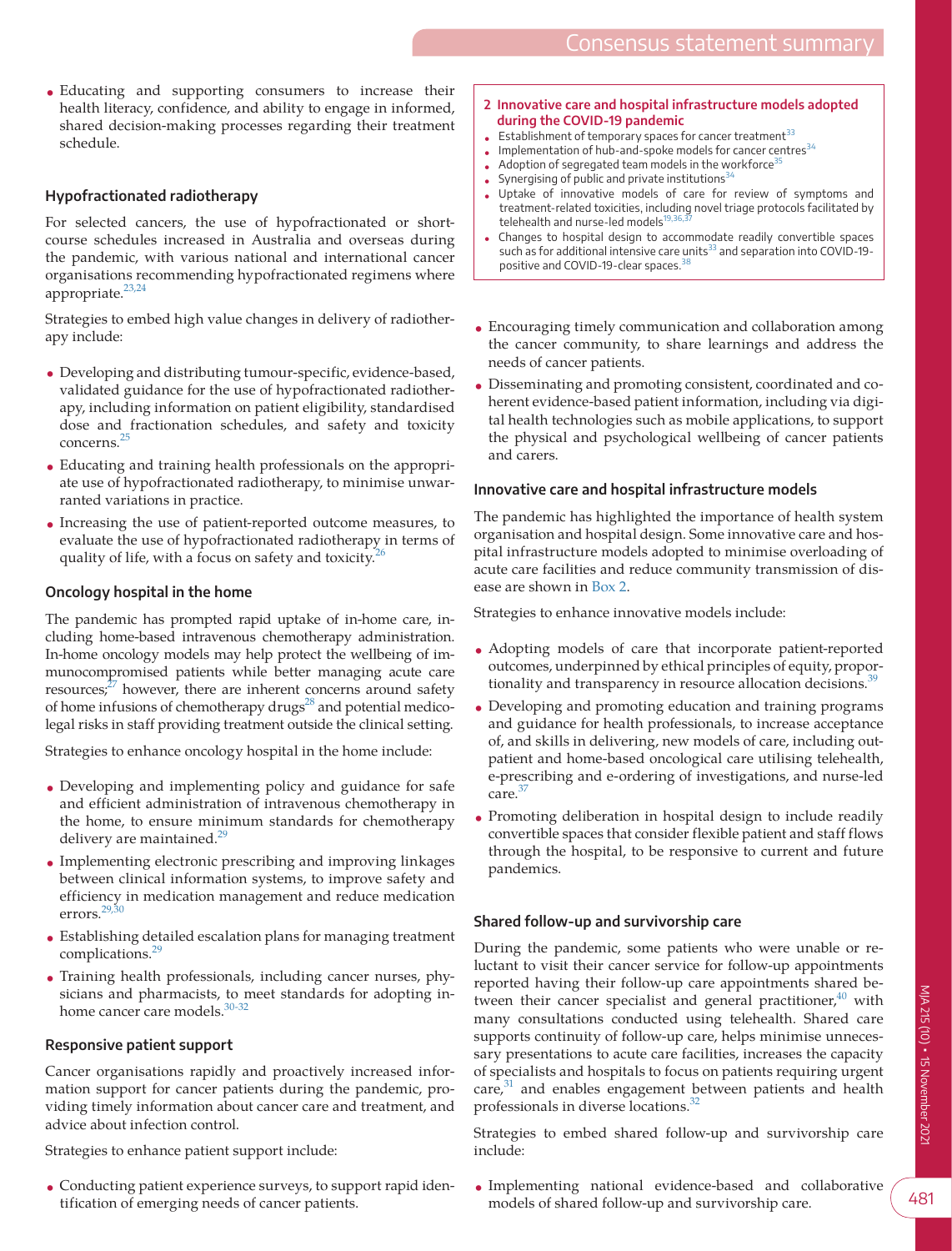- Establishing and embedding processes and templates, to support shared follow-up care plans between multidisciplinary health professionals, and facilitation of rapid access to tertiary care settings for clinical issues requiring specialist consultation or advice. $\frac{40}{10}$
- Empowering clinicians, care coordinators and allied health professionals, including Aboriginal and Torres Strait Islander health workers, to use telehealth to provide quality, digitally enabled follow-up and survivorship care. $31,32$

#### **Supportive and palliative care**

The pandemic has impacted the mental wellbeing of people affected by cancer and their carers, with psychosocial impacts amplified by factors including increased vulnerability to infection, changes to planned cancer treatment, and strict hospital visiting policies.<sup>[41](#page-5-2)</sup> Home-based and virtual palliative care services were initiated or rapidly expanded. $32$  Virtual supportive and palliative care aims to maintain continuity of care and may have future applications for cancer management throughout the care pathway. Additionally, advance care planning promotes proactive care coordination and autonomy for patients and their families, $31$  and can help prevent unnecessary emergency presentations and hospitalisations.<sup>[31](#page-4-29)</sup> Nonetheless, socially distanced care limits can lead to a feeling of impersonality. $31$  In addition, inappropriate, inconsistent or suboptimal delivery of virtual supportive and palliative care during the pandemic may have further affected psycho-social wellbeing.<sup>[31](#page-4-29)</sup>

Strategies to embed high value changes in supportive and palliative care include:

- Improving access, and equity of access, to supportive and palliative care services through innovative models of care, enabling services to continue care for patients outside of the hospital. $31$
- Providing psychosocial support for patients and their carers, including normalising anxiety and adopting mindfulness-, compassion- and value-based approaches.<sup>[41](#page-5-2)</sup>
- Providing psychosocial support for staff, to avoid compassion fatigue in the workforce.<sup>4</sup>

#### **Cancer research and clinical trials**

During the pandemic, some researchers were unable to work from home effectively because many clinical trial assessments require face-to-face encounters;<sup>[43](#page-5-4)</sup> laboratory research and grant programs were disrupted or suspended; ethics committees prioritised research for COVID-19;<sup>[37,44](#page-4-28)</sup> a marked reduction in philanthropic funding was reported; $45$  and use of some immunosuppressive cancer medicines in clinical trials was avoided, to ensure patient safety.<sup>46</sup> The pandemic also prompted rapid deployment of teletrials worldwide, $46$  which facilitated access to trials $47$  and prevented postponement or termination of some cancer clinical trials. Guidance and frameworks have addressed issues of safety, trial integrity, $43,48$  and operational burden of implementing clinical trials during the pandemic.

Strategies to embed high value changes in cancer research include:

• Facilitating access to clinical trials by streamlining cancer trial methodology and documentation, harmonising responses of individual human research ethics committees to new national standards, $37$  reducing unnecessary red tape, and reducing the number of mandatory hospital visits.<sup>47</sup>

- Encouraging, facilitating and evaluating digital approaches to working, such as virtual peer review panels $45$  and using telehealth for remote review of patient symptoms and adverse events.
- Incorporating contingency plans and digital adaptation approaches into trial designs, including enabling home delivery of trial drugs and remote laboratory collections, conducting remote site visits by trial sponsors, and allowing e-signatures for study documentation.

#### **Collaboration in the oncology sector and data sharing**

During the pandemic there has been strengthened collaboration among national and international academic and clinical bodies within the oncology sector, including sharing of data and information, and timely publication. These collaborative efforts have informed clinical practice in real-time and helped improve outcomes for cancer patients $49$  by enabling the rapid accumulation of knowledge and dissemination of information and guidance for people affected by cancer. The sharing of experiences has increased the consistency and timeliness of evidence-based care recommendations.<sup>3</sup>

Strategies to enhance collaboration in the oncology sector include:

- Supporting continued and improved sustainability of national and international collaborations for sharing of data and information, including collaboration between state and territory cancer registries, and government agencies, to enable timely access to cancer data for clinicians and researchers.
- Identifying opportunities to further leverage collaboration in the oncology sector, such as incorporating mathematical oncology and bioengineering expertise into clinical trial design, health services research, and developing decisionmaking tools to more effectively diagnose and manage cancer
- Encouraging health practitioner and patient engagement in collaboration across the oncology sector.

#### **Conclusion**

The COVID-19 pandemic has accelerated revision and reform of health care practices and implementation of value-based care. Health systems and health care professionals have demonstrated a remarkable ability to rapidly adapt or modify care practices to deliver optimal cancer care, while minimising risk of SARS-CoV-2 infection and optimising health system resources. A range of strategies has been identified to enhance and embed these high value changes in cancer care during the pandemic and in a post-pandemic environment.<sup>[2](#page-4-1)</sup> These strategies allow flexibility for jurisdictions, organisations and individuals to address these priorities in ways that suit their local context and workforce capacity. Regular and ongoing review of health care practices, underpinned by clear documentation of changes in practice and learnings, will be critical to maintaining optimal and sustainable value-based cancer care into the future.

**Acknowledgements:** The authors would like to thank all Cancer Australia staff who enabled the development and publication of this article. Cancer Australia would also like to thank Professor Stephen Ackland for his expert input and advice, and the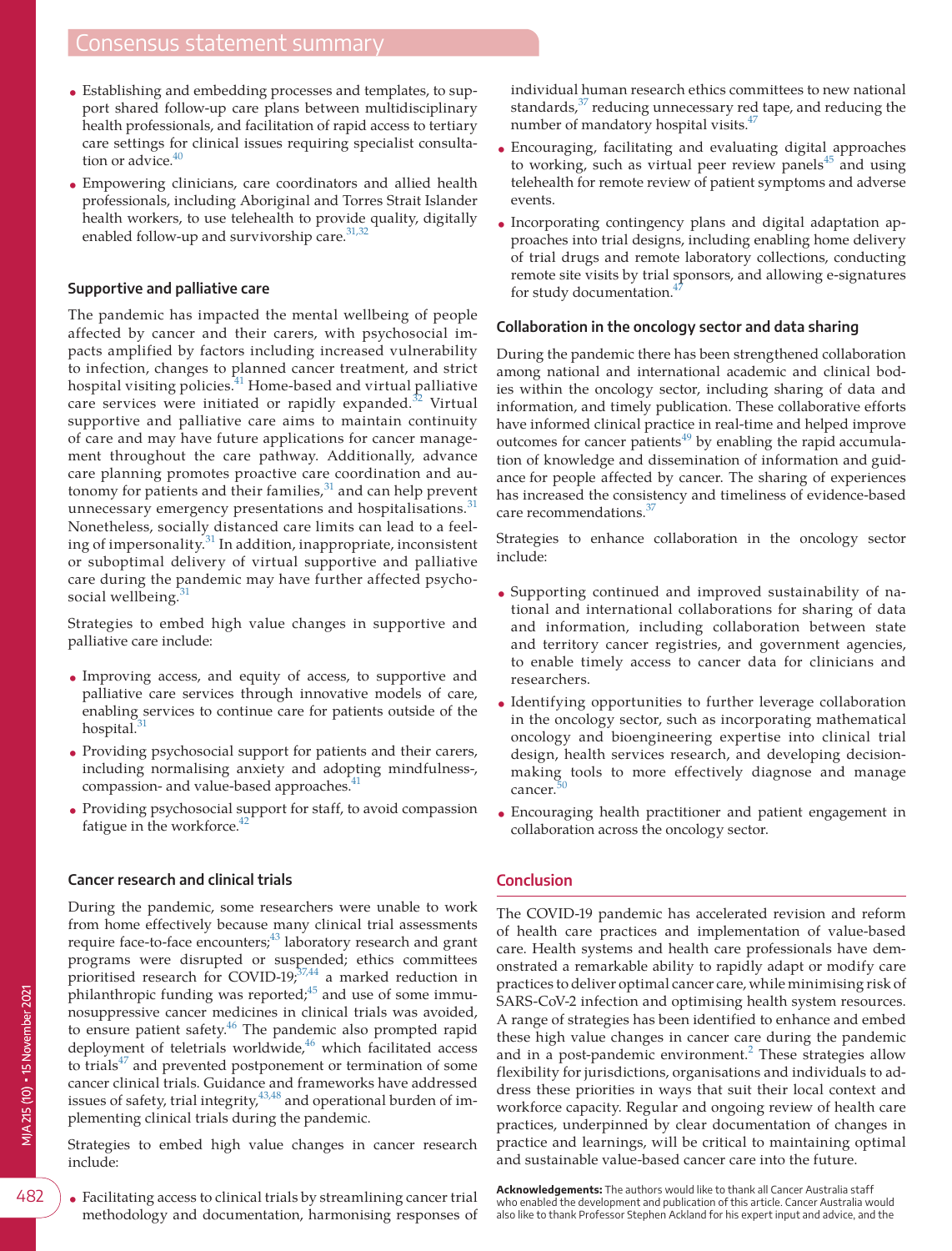leading Australian cancer experts and consumer representatives who provided input into the Cancer Australia COVID-19 Recovery Roundtable.

**Competing interests:** No relevant disclosures.

**Provenance:** Not commissioned; externally peer reviewed. ■

© 2021 AMPCo Pty Ltd

- <span id="page-4-0"></span>**1** Al-Shamsi HO, Alhazzani W, Alhuraiji A, et al. A practical approach to the management of cancer patients during the novel coronavirus disease 2019 (COVID-19) pandemic: an international collaborative group. Oncologist 2020; 25: e936–e945.
- <span id="page-4-1"></span>**2** Pennell NA, Dillmon M, Levit LA, et al. American Society of Clinical Oncology Road to Recovery report: learning from the COVID-19 experience to improve clinical research and cancer care. J Clin Oncol 2020; 39: 155–169.
- <span id="page-4-2"></span>**3** Fisk M, Livingstone A, Pit SW. Telehealth in the context of COVID-19: changing perspectives in Australia, the United Kingdom, and the United States. J Med Internet Res 2020; 22: e19264.
- <span id="page-4-3"></span>**4** Heifetz LJ, Koppel AB, Kaime EM, et al. Addressing rural disparities in cancer care via telehealth. J Clin Oncol 2020; 38 (15 Suppl): e19090.
- <span id="page-4-4"></span>**5** Burbury K, Wong ZW, Yip D, et al. Telehealth in cancer care: during and beyond the COVID-19 pandemic. Intern Med J 2021; 51: 125–133.
- <span id="page-4-5"></span>**6** Mathur J, Zammit G, Phelps G. Telehealth: call for formal clinical governance framework. InSight+ 2020; 31 Aug. [https://insightplus.mja.com.](https://insightplus.mja.com.au/2020/34/telehealth-call-for-formal-clinical-governance-framework/?utm_source=InSight%2B&utm_campaign=9d4e49a368-EMAIL_CAMPAIGN_2020_08_28_07_14&utm_medium=email&utm_term=0_7346f35e23-9d4e49a368-43193533) [au/2020/34/telehealth-call-for-formal-clini](https://insightplus.mja.com.au/2020/34/telehealth-call-for-formal-clinical-governance-framework/?utm_source=InSight%2B&utm_campaign=9d4e49a368-EMAIL_CAMPAIGN_2020_08_28_07_14&utm_medium=email&utm_term=0_7346f35e23-9d4e49a368-43193533) [cal-governance-framework/?utm\\_source=InSig](https://insightplus.mja.com.au/2020/34/telehealth-call-for-formal-clinical-governance-framework/?utm_source=InSight%2B&utm_campaign=9d4e49a368-EMAIL_CAMPAIGN_2020_08_28_07_14&utm_medium=email&utm_term=0_7346f35e23-9d4e49a368-43193533) [ht%2B&utm\\_campaign=9d4e49a368-EMAIL\\_](https://insightplus.mja.com.au/2020/34/telehealth-call-for-formal-clinical-governance-framework/?utm_source=InSight%2B&utm_campaign=9d4e49a368-EMAIL_CAMPAIGN_2020_08_28_07_14&utm_medium=email&utm_term=0_7346f35e23-9d4e49a368-43193533) [CAMPAIGN\\_2020\\_08\\_28\\_07\\_14&utm\\_mediu](https://insightplus.mja.com.au/2020/34/telehealth-call-for-formal-clinical-governance-framework/?utm_source=InSight%2B&utm_campaign=9d4e49a368-EMAIL_CAMPAIGN_2020_08_28_07_14&utm_medium=email&utm_term=0_7346f35e23-9d4e49a368-43193533) [m=email&utm\\_term=0\\_7346f35e23-9d4e4](https://insightplus.mja.com.au/2020/34/telehealth-call-for-formal-clinical-governance-framework/?utm_source=InSight%2B&utm_campaign=9d4e49a368-EMAIL_CAMPAIGN_2020_08_28_07_14&utm_medium=email&utm_term=0_7346f35e23-9d4e49a368-43193533) [9a368-43193533](https://insightplus.mja.com.au/2020/34/telehealth-call-for-formal-clinical-governance-framework/?utm_source=InSight%2B&utm_campaign=9d4e49a368-EMAIL_CAMPAIGN_2020_08_28_07_14&utm_medium=email&utm_term=0_7346f35e23-9d4e49a368-43193533)
- <span id="page-4-6"></span>**7** Slavova-Azmanova N, Millar L, Ives A, et al. Moving towards value-based, patient-centred telehealth to support cancer care. Deeble Institute Perspectives Brief No. 11, 20 Aug 2020. [https://ahha.asn.au/sites/default/files/](https://ahha.asn.au/sites/default/files/docs/policy-issue/perspectives_brief_no._11_moving_towards_value-based_patient_centred_telehealth_to_support_cancer_care9197_0.pdf) [docs/policy-issue/perspectives\\_brief\\_no.\\_11\\_](https://ahha.asn.au/sites/default/files/docs/policy-issue/perspectives_brief_no._11_moving_towards_value-based_patient_centred_telehealth_to_support_cancer_care9197_0.pdf) [moving\\_towards\\_value-based\\_patient\\_centr](https://ahha.asn.au/sites/default/files/docs/policy-issue/perspectives_brief_no._11_moving_towards_value-based_patient_centred_telehealth_to_support_cancer_care9197_0.pdf) [ed\\_telehealth\\_to\\_support\\_cancer\\_care9197\\_0.](https://ahha.asn.au/sites/default/files/docs/policy-issue/perspectives_brief_no._11_moving_towards_value-based_patient_centred_telehealth_to_support_cancer_care9197_0.pdf) [pdf](https://ahha.asn.au/sites/default/files/docs/policy-issue/perspectives_brief_no._11_moving_towards_value-based_patient_centred_telehealth_to_support_cancer_care9197_0.pdf) (viewed Aug 2020).
- <span id="page-4-7"></span>**8** Wosik J, Fudim M, Cameron B, et al. Telehealth transformation: COVID-19 and the rise of virtual care. J Am Med Inform Assoc 2020; 27: 957–962.
- <span id="page-4-8"></span>**9** Australian Institute of Health and Welfare. Cancer screening and COVID-19 in Australia (Cat. No. CAN 136). Web report, 17 Dec 2020. [https://](https://www.aihw.gov.au/reports/cancer-screening/cancer-screening-and-covid-19-in-australia/contents/how-has-covid-19-affected-australias-cancer-screening-programs) [www.aihw.gov.au/reports/cancer-screening/](https://www.aihw.gov.au/reports/cancer-screening/cancer-screening-and-covid-19-in-australia/contents/how-has-covid-19-affected-australias-cancer-screening-programs) [cancer-screening-and-covid-19-in-australia/](https://www.aihw.gov.au/reports/cancer-screening/cancer-screening-and-covid-19-in-australia/contents/how-has-covid-19-affected-australias-cancer-screening-programs) [contents/how-has-covid-19-affected-australias](https://www.aihw.gov.au/reports/cancer-screening/cancer-screening-and-covid-19-in-australia/contents/how-has-covid-19-affected-australias-cancer-screening-programs) [-cancer-screening-programs](https://www.aihw.gov.au/reports/cancer-screening/cancer-screening-and-covid-19-in-australia/contents/how-has-covid-19-affected-australias-cancer-screening-programs) (viewed Dec 2020).
- <span id="page-4-9"></span>**10** COVIDSurg Collaborative. Elective surgery cancellations due to the COVID-19 pandemic: global predictive modelling to inform surgical recovery plans. Br J Surg 2020; 107: 1440–1449.
- <span id="page-4-10"></span>**11** Degeling K, Baxter NN, Emery J, et al. An inverse stage-shift model to estimate the excess mortality and health economic impact of delayed access to cancer services due to the COVID-19 pandemic. Asia Pac J Clin Oncol 2021; 1–9.
- **12** Cancer Australia. National and jurisdictional data on the impact of COVID-19 on medical services and procedures in Australia: breast, colorectal, lung, prostate and skin cancers. Sydney: Cancer Australia, 2020. [https://www.canceraustralia.](https://www.canceraustralia.gov.au/National_and_jurisdictional_data_on_the_impact_of_COVID-19_on_medical_services_and_procedures) [gov.au/National\\_and\\_jurisdictional\\_data\\_on\\_](https://www.canceraustralia.gov.au/National_and_jurisdictional_data_on_the_impact_of_COVID-19_on_medical_services_and_procedures) [the\\_impact\\_of\\_COVID-19\\_on\\_medical\\_servi](https://www.canceraustralia.gov.au/National_and_jurisdictional_data_on_the_impact_of_COVID-19_on_medical_services_and_procedures) [ces\\_and\\_procedures](https://www.canceraustralia.gov.au/National_and_jurisdictional_data_on_the_impact_of_COVID-19_on_medical_services_and_procedures) (viewed Aug 2021).
- <span id="page-4-11"></span>**13** Grossman ER, Benjamin-Neelon SE, Sonnenschein S. Alcohol consumption during the COVID-19 pandemic: a cross-sectional survey of US adults. Int J Environ Res Public Health 2020; 17: 9189.
- <span id="page-4-12"></span>**14** Australian Institute of Health and Welfare. Alcohol, tobacco and other drugs in Australia (Cat. No: PHE 221). Web report, 24 Sept 2021. [https://www.aihw.gov.au/reports/alcohol/](https://www.aihw.gov.au/reports/alcohol/alcohol-tobacco-other-drugs-australia) [alcohol-tobacco-other-drugs-australia](https://www.aihw.gov.au/reports/alcohol/alcohol-tobacco-other-drugs-australia) (viewed Sept 2021).
- <span id="page-4-13"></span>**15** Dharmarajan H, Anderson JL, Kim S, et al. Transition to a virtual multidisciplinary tumor board during the COVID-19 pandemic: University of Pittsburgh experience. Head Neck 2020; 42: 1310–1316.
- <span id="page-4-14"></span>**16** Sidpra J, Chhabda S, Gaier C, et al. Virtual multidisciplinary team meetings in the age of COVID-19: an effective and pragmatic alternative. Quant Imaging Med Surg 2020; 10: 1204–1207.
- <span id="page-4-15"></span>**17** Lamprell K, Arnolda G, Delaney GP, et al. The challenge of putting principles into practice: resource tensions and real-world constraints in multidisciplinary oncology team meetings. Asia Pac J Clin Oncol 2019; 15: 199–207.
- <span id="page-4-16"></span>**18** American Society of Clinical Oncology. ASCO special report: a guide to cancer care delivery during the COVID-19 pandemic. 19 May 2020. [https://www.asco.org/sites/new-www.asco.org/](https://www.asco.org/sites/new-www.asco.org/files/content-files/2020-ASCO-Guide-Cancer-COVID19.pdf) [files/content-files/2020-ASCO-Guide-Cancer-](https://www.asco.org/sites/new-www.asco.org/files/content-files/2020-ASCO-Guide-Cancer-COVID19.pdf)[COVID19.pdf](https://www.asco.org/sites/new-www.asco.org/files/content-files/2020-ASCO-Guide-Cancer-COVID19.pdf) (viewed Jun 2020).
- <span id="page-4-20"></span>**19** Segelov E, Underhill C, Prenen H, et al. Practical considerations for treating patients with cancer in the COVID-19 pandemic. JCO Oncol Pract 2020; 16: 467–482.
- <span id="page-4-17"></span>**20** National Health Service. Clinical guide for the management of non-coronavirus patients requiring acute treatment: cancer. Nov 2020. [https://www.nice.org.uk/media/default/about/](https://www.nice.org.uk/media/default/about/covid-19/specialty-guides/cancer-and-covid-19.pdf) [covid-19/specialty-guides/cancer-and-covid-19.](https://www.nice.org.uk/media/default/about/covid-19/specialty-guides/cancer-and-covid-19.pdf) [pdf](https://www.nice.org.uk/media/default/about/covid-19/specialty-guides/cancer-and-covid-19.pdf) (viewed Jan 2021).
- <span id="page-4-18"></span>**21** Burki TK. Cancer guidelines during the COVID-19 pandemic. Lancet Oncol 2020; 21: 629–630.
- <span id="page-4-19"></span>**22** Chandra RA, Thomas CR Jr. What is our threshold: departmental planning for radiation oncology's future in the time of COVID-19. Radiother Oncol 2020; 149: 46–47.
- <span id="page-4-21"></span>**23** Gasparri ML, Gentilini OD, Lueftner D, et al. Changes in breast cancer management during the corona virus disease 19 pandemic: an international survey of the European Breast Cancer Research Association of Surgical Trialists (EUBREAST). Breast 2020; 52: 110–115.
- **24** Slotman BJ, Lievens Y, Poortmans P, et al. Effect of COVID-19 pandemic on practice in European radiation oncology centers. Radiother Oncol 2020; 150: 40–42.
- <span id="page-4-22"></span>**25** Thomson DJ, Palma D, Guckenberger M, et al. Practice recommendations for risk-adapted head and neck cancer radiation therapy during the COVID-19 pandemic: an ASTRO-ESTRO consensus statement. Int J Radiat Oncol Biol Phys 2020; 107: 618–627.
- <span id="page-4-23"></span>**26** Al-Rashdan A, Roumeliotis M, Quirk S, et al. Adapting radiation therapy treatments for patients with breast cancer during the COVID-19

pandemic: hypo-fractionation and accelerated partial breast irradiation to address World Health Organization recommendations. Adv Radiat Oncol 2020; 5: 575–576.

- <span id="page-4-24"></span>**27** Weinkove R, McQuilten ZK, Adler J, et al. Managing haematology and oncology patients during the COVID-19 pandemic: interim consensus guidance. Med J Aust 2020; 212: 481–489. [https://www.mja.com.au/journal/](https://www.mja.com.au/journal/2020/212/10/managing-haematology-and-oncology-patients-during-covid-19-pandemic-interim-0) [2020/212/10/managing-haematology-and](https://www.mja.com.au/journal/2020/212/10/managing-haematology-and-oncology-patients-during-covid-19-pandemic-interim-0)[oncology-patients-during-covid-19-pande](https://www.mja.com.au/journal/2020/212/10/managing-haematology-and-oncology-patients-during-covid-19-pandemic-interim-0) [mic-interim-0](https://www.mja.com.au/journal/2020/212/10/managing-haematology-and-oncology-patients-during-covid-19-pandemic-interim-0)
- <span id="page-4-25"></span>**28** American Society of Clinical Oncology. American Society of Clinical Oncology position statement: home infusion of anticancer therapy. 23 June 2020. [https://www.asco.org/sites/new-www.](https://www.asco.org/sites/new-www.asco.org/files/content-files/advocacy-and-policy/documents/2020_Home-Infusion-Position-Statement.pdf) [asco.org/files/content-files/advocacy-and](https://www.asco.org/sites/new-www.asco.org/files/content-files/advocacy-and-policy/documents/2020_Home-Infusion-Position-Statement.pdf)[policy/documents/2020\\_Home-Infusion-Posit](https://www.asco.org/sites/new-www.asco.org/files/content-files/advocacy-and-policy/documents/2020_Home-Infusion-Position-Statement.pdf) [ion-Statement.pdf](https://www.asco.org/sites/new-www.asco.org/files/content-files/advocacy-and-policy/documents/2020_Home-Infusion-Position-Statement.pdf) (viewed Jun 2020).
- <span id="page-4-26"></span>**29** Australian Commission on Safety and Quality in Health Care. National Safety and Quality Health Service Standards user quide for medication management in cancer care. Sydney: ACSQHC, 2020. [https://www.safetyandquality.gov.au/](https://www.safetyandquality.gov.au/publications-and-resources/resource-library/nsqhs-standards-user-guide-medication-management-cancer-care) [publications-and-resources/resource-library/](https://www.safetyandquality.gov.au/publications-and-resources/resource-library/nsqhs-standards-user-guide-medication-management-cancer-care) [nsqhs-standards-user-guide-medication-manag](https://www.safetyandquality.gov.au/publications-and-resources/resource-library/nsqhs-standards-user-guide-medication-management-cancer-care) [ement-cancer-care](https://www.safetyandquality.gov.au/publications-and-resources/resource-library/nsqhs-standards-user-guide-medication-management-cancer-care) (viewed Aug 2020).
- <span id="page-4-27"></span>**30** Australian Commission on Safety and Quality in Health Care. Electronic medication management systems: a guide to safe implementation (third edition). Sydney: ACSQHC, 2019. [https://www.](https://www.safetyandquality.gov.au/our-work/medication-safety/electronic-medication-management/electronic-medication-management-systems-guide-safe-implementation) [safetyandquality.gov.au/our-work/medication](https://www.safetyandquality.gov.au/our-work/medication-safety/electronic-medication-management/electronic-medication-management-systems-guide-safe-implementation)[safety/electronic-medication-management/elect](https://www.safetyandquality.gov.au/our-work/medication-safety/electronic-medication-management/electronic-medication-management-systems-guide-safe-implementation) [ronic-medication-management-systems-guide](https://www.safetyandquality.gov.au/our-work/medication-safety/electronic-medication-management/electronic-medication-management-systems-guide-safe-implementation)[safe-implementation](https://www.safetyandquality.gov.au/our-work/medication-safety/electronic-medication-management/electronic-medication-management-systems-guide-safe-implementation) (viewed Aug 2020).
- <span id="page-4-29"></span>**31** Chan A, Ashbury F, Fitch MI, et al. Cancer survivorship care during COVID-19-perspectives and recommendations from the MASCC survivorship study group. Support Care Cancer 2020; 28: 3485–3488.
- <span id="page-4-30"></span>**32** Koczwara B. Cancer survivorship care at the time of the COVID-19 pandemic. Med J Aust 2020; 213: 107–108. [https://www.mja.com.au/](https://www.mja.com.au/journal/2020/213/3/cancer-survivorship-care-time-covid-19-pandemic) [journal/2020/213/3/cancer-survivorship-care](https://www.mja.com.au/journal/2020/213/3/cancer-survivorship-care-time-covid-19-pandemic)[time-covid-19-pandemic](https://www.mja.com.au/journal/2020/213/3/cancer-survivorship-care-time-covid-19-pandemic)
- <span id="page-4-31"></span>**33** Mayor S. COVID-19: impact on cancer workforce and delivery of care. Lancet Oncol 2020; 21: 633.
- <span id="page-4-32"></span>**34** Trapani D, Marra A, Curigliano G. The experience on coronavirus disease 2019 and cancer from an oncology hub institution in Milan, Lombardy Region. Eur J Cancer 2020; 132: 199–206.
- <span id="page-4-33"></span>**35** National University Cancer Institute of Singapore (NCIS) Workflow Team. A segregated-team model to maintain cancer care during the COVID-19 outbreak at an academic center in Singapore. Ann Oncol 2020; 31: 840–843.
- **36** Porzio G, Cortellini A, Bruera E, et al. Home care for cancer patients during COVID-19 pandemic: the double triage protocol. J Pain Symptom Manage 2020; 60: e5–e7.
- <span id="page-4-28"></span>**37** Underhill C, Parente P, McArthur G, et al. Towards new models of cancer care in Australia: lessons from Victoria's response to the COVID-19 pandemic. Int Med J 2020; 50: 1282–1285.
- <span id="page-4-34"></span>**38** Tuech JJ, Gangloff A, Di Fiore F, et al. The day after tomorrow: how should we address health